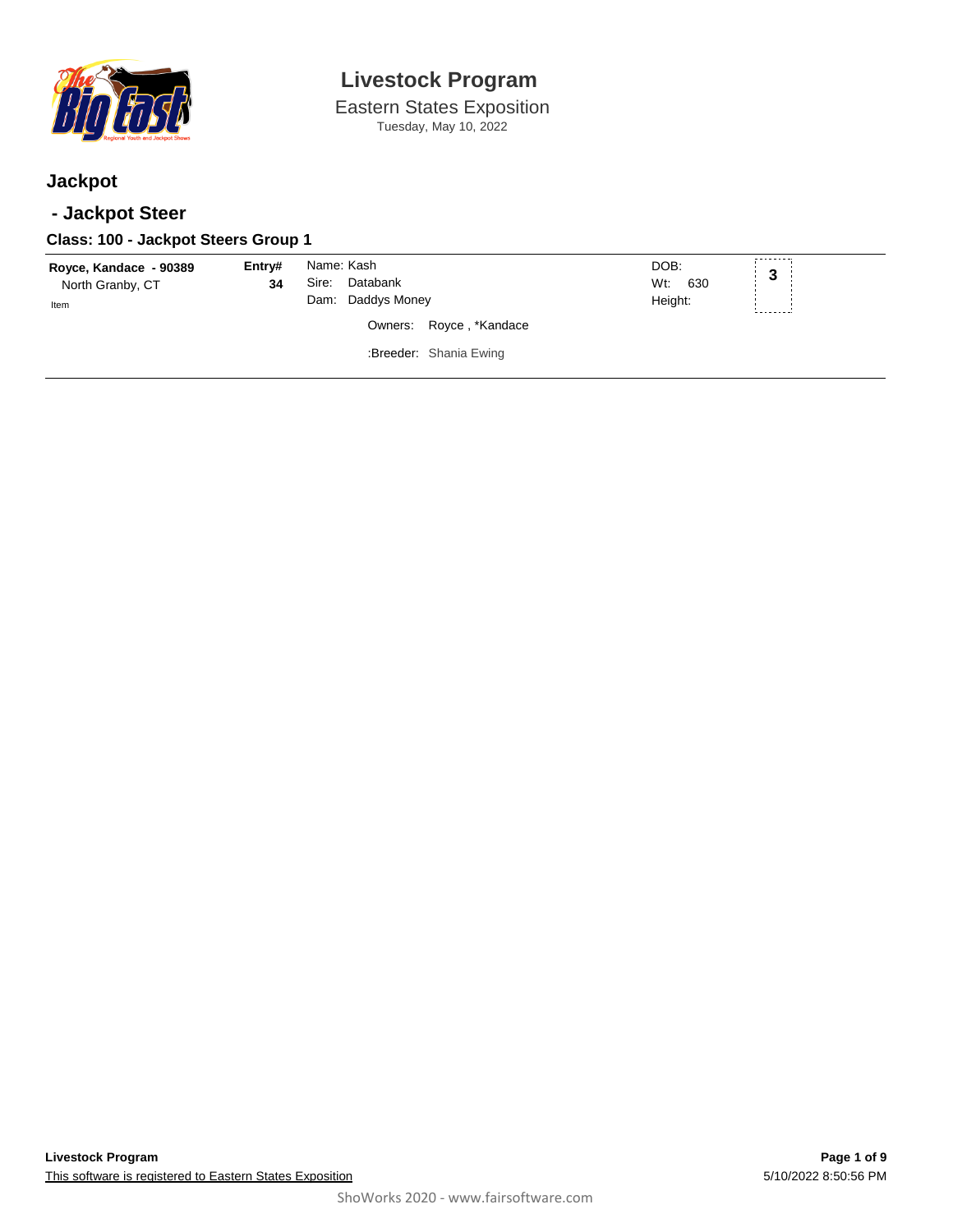

Eastern States Exposition Tuesday, May 10, 2022

#### **Class: 101 - Jackpot Steers Group 2**

| Otero, Angelina - 90426<br>Stanfordville, NY<br>Item | Entry#<br>24  | Name: Drip<br>Sire:<br>Boyd 31Z Blueprint 6153<br><b>WBB Rasberry G99</b><br>Dam:<br>Otero, *Angelina<br>Owners:<br>:Breeder: WWB Farm LLC          | P44257892<br>P43764491<br>P44065325 | DOB:<br>2/1/2021<br>Wt:<br>820<br>Height:<br>Champ Lightweight & 5th Overall          |
|------------------------------------------------------|---------------|-----------------------------------------------------------------------------------------------------------------------------------------------------|-------------------------------------|---------------------------------------------------------------------------------------|
| Lynch, Haley-Ann - 90262<br>Southwick, MA<br>Item    | Entry#<br>446 | Name: D&D LT Champ<br>Hyland Amigos Teluila<br>Sire:<br><b>D&amp;D Pearls Vision</b><br>Dam:<br>Lynch, *Haley-Ann<br>Owners:<br>:Breeder: Lily Dias | 3982105<br>3439858<br>3251532       | DOB:<br>6/30/2021<br>$\overline{2}$<br>Wt:<br>765<br>Height:<br>Res Champ Lightweight |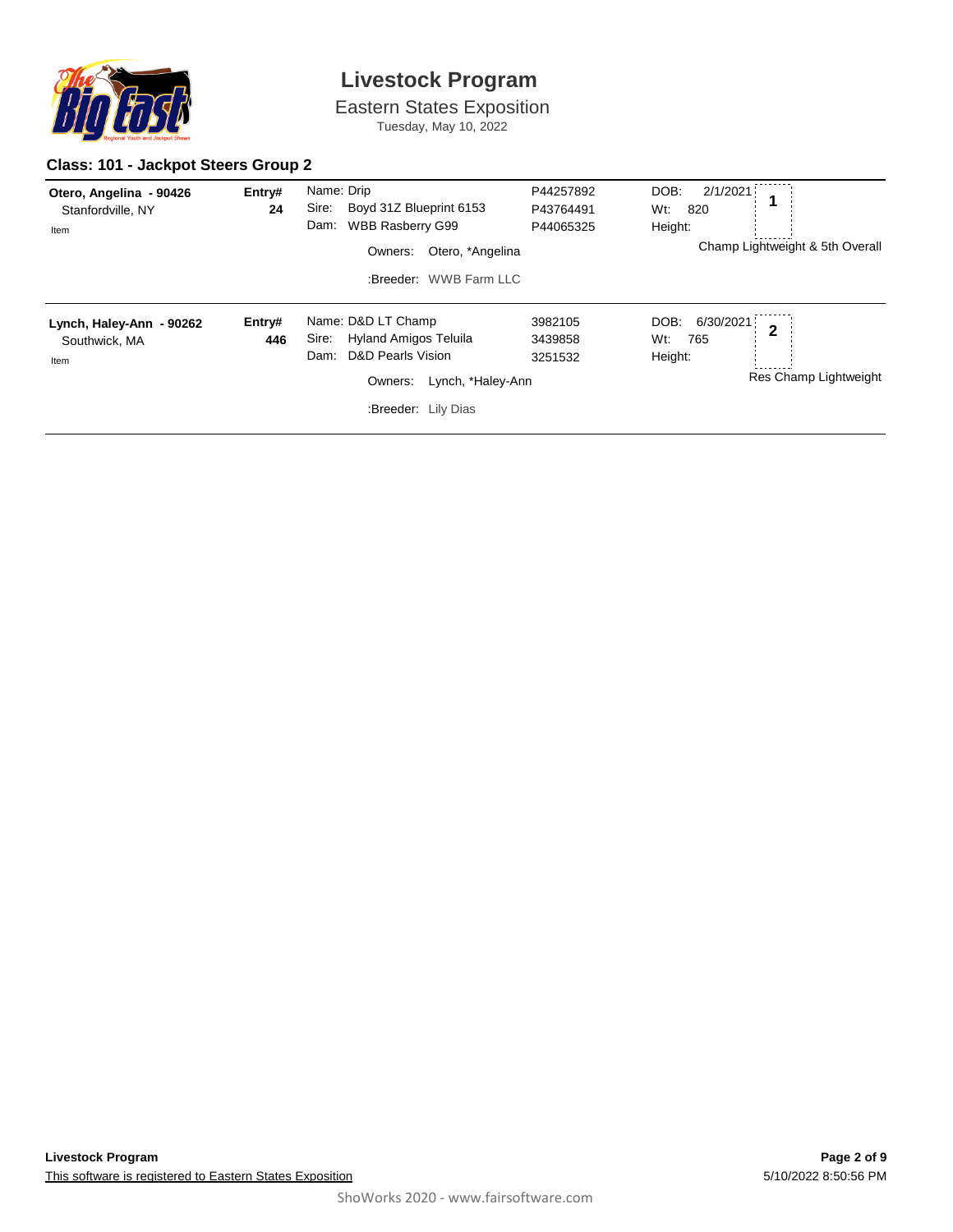

Eastern States Exposition Tuesday, May 10, 2022

#### **Class: 102 - Jackpot Steers Group 3**

| Ramsdell, Madelyn - 90364<br>Limington, ME<br>Item | Entry#<br>126 | Name: Gru<br>Here I Am<br>Sire:<br>Dam:<br>Ramsdell, *Madelyn<br>Owners:<br>:Breeder: Larrison Farms                                      |                               | DOB:<br>Wt:<br>905<br>Height:<br>Champ Mediumweight & 4th Overall |
|----------------------------------------------------|---------------|-------------------------------------------------------------------------------------------------------------------------------------------|-------------------------------|-------------------------------------------------------------------|
| Lynch, Riley - 90264<br>Southwick, MA<br>Item      | Entry#<br>447 | Name: D&D Mufasa<br>Hyland Amigos Tequila<br>Sire:<br>Josephine Marie Johnston<br>Dam:<br>Lynch, *Riley<br>Owners:<br>:Breeder: Lily Dias | 3982106<br>3439858<br>3251533 | 5/15/2021<br>DOB:<br>$\overline{2}$<br>895<br>Wt.<br>Height:      |
| Crowe, Amanda - 124<br>Easthampton, MA<br>Item     | Entry#<br>432 | Name: Poe<br>Sire:<br>Angus<br>Fine-Kine Bradnick Esther<br>Dam:<br>Crowe, *Amanda<br>Owners:<br>:Breeder: Ben Bemis                      |                               | DOB:<br>3<br>Wt:<br>855<br>Height:                                |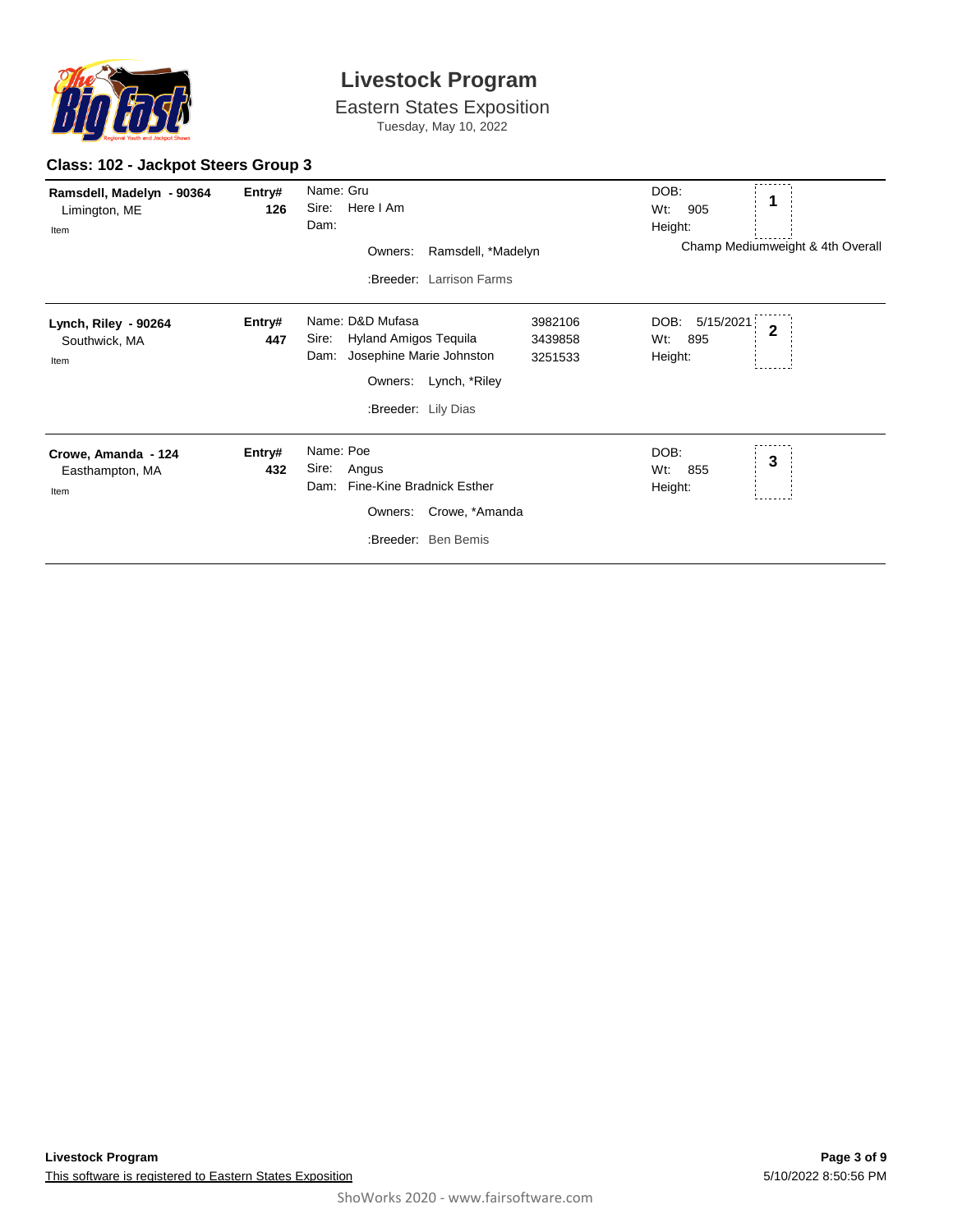

Eastern States Exposition

Tuesday, May 10, 2022

#### **Class: 103 - Jackpot Steers Group 4**

| Dias, Lily - 136<br>Norton, MA<br>Item          | Entry#<br>181 | Name: Kirbyville Hank<br>JJ General<br>Sire:<br>Dam: 39<br>Dias, *Lily<br>Owners:<br>:Breeder: Andrew Younker                                              | AR4332543                              | DOB:<br>1<br>Wt.<br>935<br>Height:              |
|-------------------------------------------------|---------------|------------------------------------------------------------------------------------------------------------------------------------------------------------|----------------------------------------|-------------------------------------------------|
| Ammons, Josie - 90310<br>Wellesley, MA<br>Item  | Entry#<br>138 | Name: CMSL Cal<br><b>CMSL Trip Wire</b><br>Sire:<br>Dam:<br>Ammons, *Josie<br>Owners:<br>:Breeder:                                                         | 525658<br>490497                       | DOB:<br>$\mathbf{2}$<br>Wt.<br>955<br>Height:   |
| Darrow, Shawna - 102<br>Fultonville, NY<br>Item | Entry#<br>39  | Name: SMDJ Excell Lucy Morgan<br><b>WZRK Excellente 1063E</b><br>Sire:<br>Dam: JLEP BO Laris Lucy<br>Owners:<br>Darrow, *Shawna<br>:Breeder: Shawna Darrow | NXM2376352<br>NPM2119770<br>NXF2098682 | DOB:<br>4/21/2021<br>3<br>Wt:<br>930<br>Height: |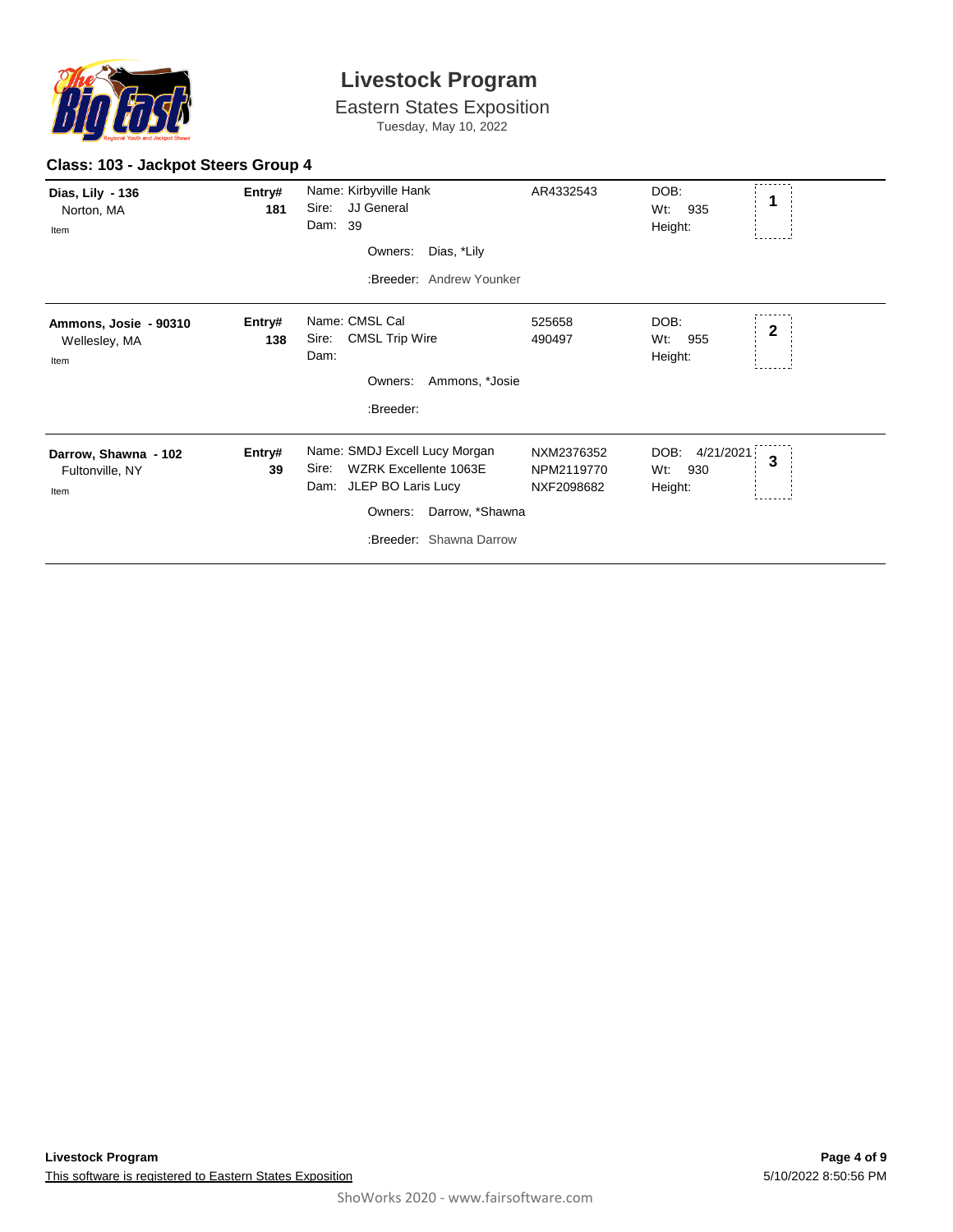

Eastern States Exposition Tuesday, May 10, 2022

#### **Class: 104 - Jackpot Steers Group 5**

| Prentice, Ben - 90333<br>Pine Plains, NY<br>Item | Entry#<br>182 | Name: Goose<br>Sire:<br>Dam:                          | DOB:<br>1<br>Wt:<br>985<br>Height: |                                              |  |
|--------------------------------------------------|---------------|-------------------------------------------------------|------------------------------------|----------------------------------------------|--|
|                                                  |               | Owners:<br>:Breeder:                                  | Prentice, *Ben                     | Res Champ Mediumweight & 3rd<br>Overall      |  |
| Tommell, Adeline - 90410<br>FONDA, NY<br>Item    | Entry#<br>316 | Name: LG Brandon<br>Sire:<br>Dam:                     |                                    | DOB:<br>$\mathbf 2$<br>Wt:<br>980<br>Height: |  |
|                                                  |               | Owners:<br>:Breeder:                                  | Tommell, *Adeline                  |                                              |  |
| Violette, Zoey - 90374<br>Sutton, MA<br>Item     | Entry#<br>224 | Name: Kamino<br>Sire:<br>Dam:<br>Owners:<br>:Breeder: | Violette, *Zoey                    | DOB:<br>3<br>Wt:<br>995<br>Height:           |  |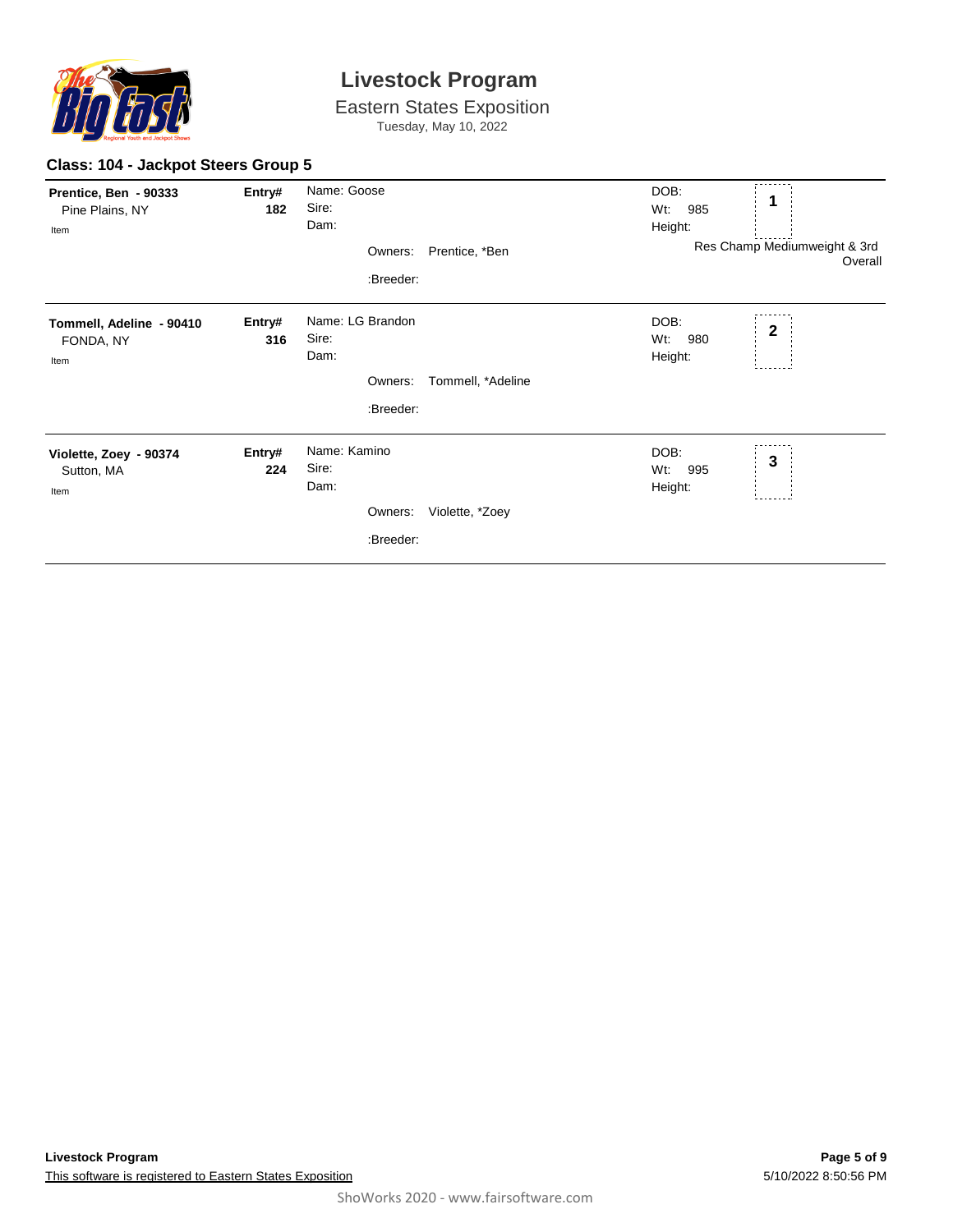

**Class: 105 - Jackpot Steers Group 6**

### **Livestock Program**

Eastern States Exposition Tuesday, May 10, 2022

| mccarthy, olivia - 90390<br>Houlton, ME<br>Item     | Entry#<br>254 | Name: Barry<br><b>NGNG</b><br>Sire:<br>Dam:<br>McCarthy, *Olivia<br>Owners:<br>:Breeder:                                                                     | DOB: 3/26/2021<br>1<br>Wt:<br>1020<br>Height:<br>Champ Heavyweight & Champ Overall |
|-----------------------------------------------------|---------------|--------------------------------------------------------------------------------------------------------------------------------------------------------------|------------------------------------------------------------------------------------|
| Forrest, Kamryn - 90245<br>Foster, Ri<br>Item       | Entry#<br>348 | Name: Stark<br><b>March Madness</b><br>Sire:<br>Dam:<br>Owners:<br>Forrest, *Kamryn<br>:Breeder:                                                             | DOB:<br>$\mathbf 2$<br>Wt:<br>1020<br>Height:                                      |
| Wagner, Kevin - 90360<br>Danielsville, Pa<br>Item   | Entry#<br>166 | Name: Rawhide<br>Sire:<br>Dam:<br>Wagner, *Kevin<br>Owners:<br>:Breeder:                                                                                     | DOB:<br>3<br>Wt:<br>1035<br>Height:                                                |
| Roberts, Harrison - 130<br>Williamsburg, MA<br>Item | Entry#<br>450 | Name: Bofat Hill 7850 Bow 41J<br>44233810<br>UPS Mighty 7850-ET<br>Sire:<br>43872790<br>Dam: Bofat Hill 101B Bonnie 31E<br>P43822989<br>Owners:<br>:Breeder: | DOB:<br>4/4/2021<br>4<br>Wt:<br>1090<br>Height:                                    |
| Gillespie, Anneka - 90375<br>sutton, ma<br>Item     | Entry#<br>214 | Name: Ace<br>Sire:<br>Dam:<br>Owners:<br>Gillespie, *Anneka<br>:Breeder:                                                                                     | DOB:<br>5<br>Wt:<br>1020<br>Height:                                                |
| Wade, Briley - 90224<br>Millbury, MA<br>Item        | Entry#<br>401 | Name: Tyrone<br>Sire:<br>Dam:<br>Owners:<br>Wade, *Briley<br>:Breeder:                                                                                       | DOB:<br>6<br>Wt:<br>1020<br>Height:                                                |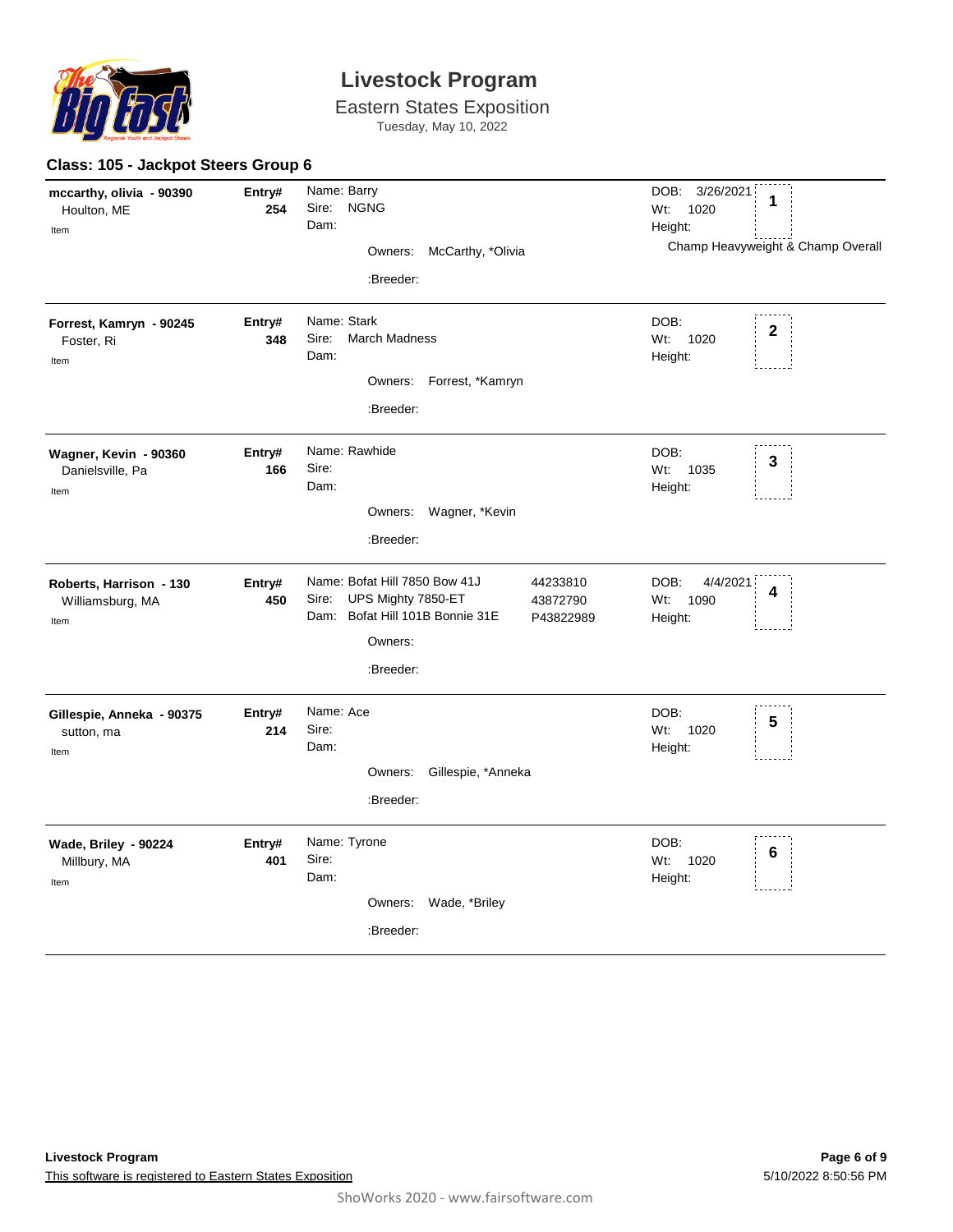

Eastern States Exposition Tuesday, May 10, 2022

| Class: 106 - Jackpot Steers Group 7                    |               |                                                                                                                                                    |                                                       |  |  |  |
|--------------------------------------------------------|---------------|----------------------------------------------------------------------------------------------------------------------------------------------------|-------------------------------------------------------|--|--|--|
| Caron, Ashton - 90327<br>Corinna, ME<br>Item           | Entry#<br>249 | Name: Krew<br>Sire: Here I Am<br>Dam:<br>Caron, *Ashton<br>Owners:<br>:Breeder:                                                                    | DOB:<br>1<br>Wt:<br>1115<br>Height:                   |  |  |  |
| Lippert, Kayla - 90417<br>Burr Hill, VA<br>Item        | Entry#<br>306 | Name: Frank<br>Sire:<br>Dam:<br>Owners: Lippert, *Kayla<br>:Breeder:                                                                               | DOB:<br>$\boldsymbol{2}$<br>1110<br>$Wt$ :<br>Height: |  |  |  |
| Caron, Abby - 90413<br>Corinna, ME<br>Item             | Entry#<br>262 | Name: Way 2 Sexy<br>Sire: 1 Oak<br>Dam:<br>Caron, *Abby<br>Owners:<br>:Breeder: Filges Show Cattle                                                 | DOB:<br>$\mathbf{3}$<br>Wt:<br>1110<br>Height:        |  |  |  |
| Perkins, Madison - 121<br>North Stonington, CT<br>Item | Entry#<br>47  | Name: MP Augustus<br>Sire: Colburn Inspire 6116<br>18522281<br>Dam: VEO Sentry<br>383676<br>Owners: Perkins, *Madison<br>:Breeder: Madison Perkins | DOB:<br>4<br>1110<br>$Wt$ :<br>Height:                |  |  |  |
| Pepin, Kurtis - 5598<br>Goshen, CT<br>Item             | Entry#<br>103 | Name: Moochi<br>Sire:<br>Dam:<br>Owners:<br>:Breeder:                                                                                              | DOB:<br>5<br>Wt:<br>1100<br>Height:                   |  |  |  |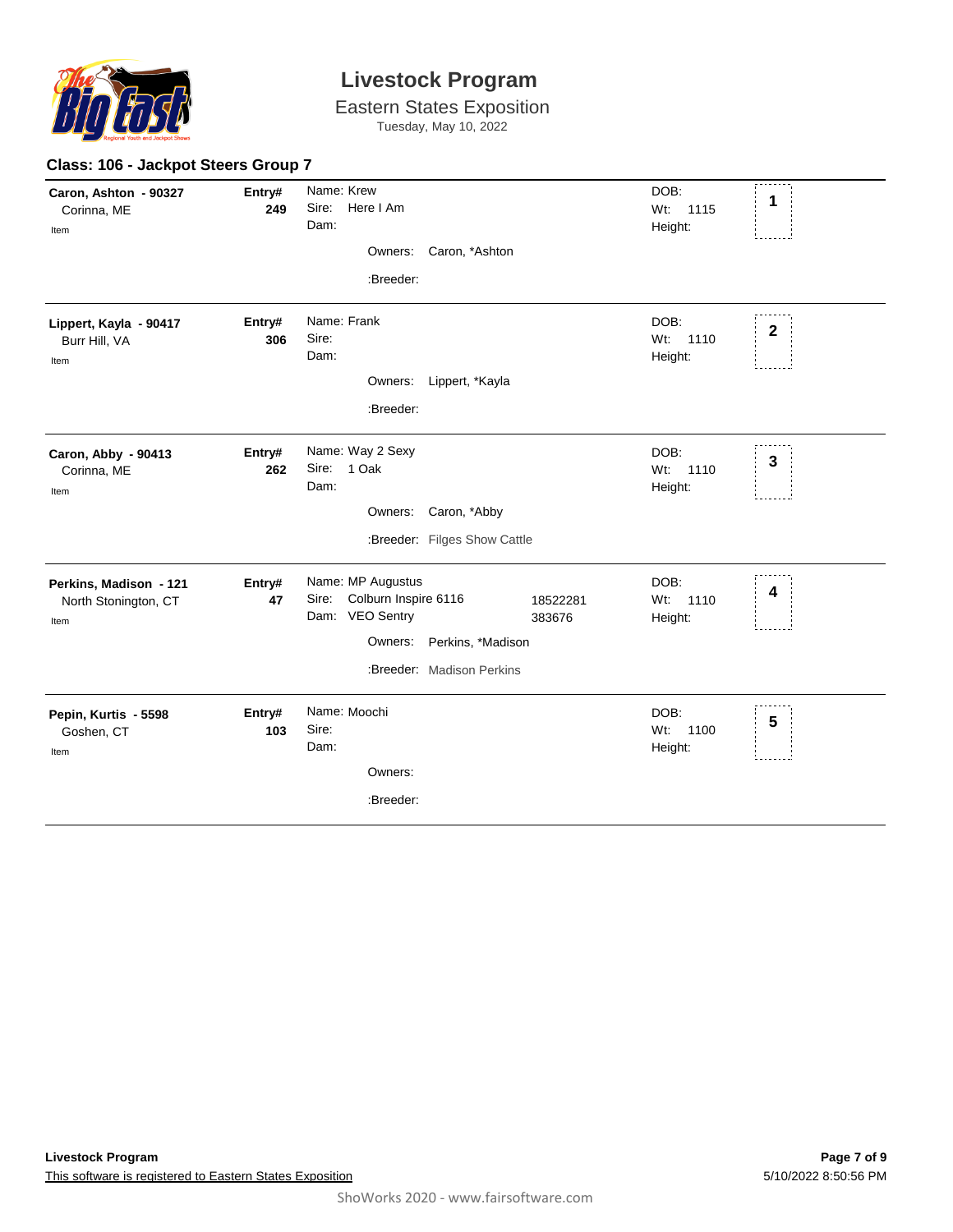

**Class: 107 - Jackpot Steers Group 8**

## **Livestock Program**

Eastern States Exposition Tuesday, May 10, 2022

| Ramsdell, Dawson - 90361<br>Limington, ME<br>Item       | Entry#<br>134 | Name: DFA Dubba<br>Sire:<br>Carter Mr Nitro 401G-ET<br>Dam: DFA Tara<br>Ramsdell, *Dawson<br>Owners:<br>:Breeder: Deerfield Acres | 44147140                       | DOB:<br>1<br>$Wt$ :<br>1165<br>Height:                      |
|---------------------------------------------------------|---------------|-----------------------------------------------------------------------------------------------------------------------------------|--------------------------------|-------------------------------------------------------------|
| Skuza, Henry - 90345<br>Millbrook, NY<br>Item           | Entry#<br>52  | Name: CMSL Flash<br>Sire: W/C Bullet Proof 11B<br>Dam: ALST IVA Mae 751E<br>Owners: Skuza, *Henry<br>:Breeder: MCS-CMS Livestock  | 3967345<br>2911589<br>32790467 | DOB:<br>$\mathbf{2}$<br>Wt: 1150<br>Height:                 |
| keck, Ashley - 90220<br>Poughkeepsie, NY<br>Item        | Entry#<br>1   | Name: Snots<br>Sire:<br>HILB Oracle CO33R<br>Dam: April<br>Owners: Keck, *Ashley<br>:Breeder: Ashley Keck                         | 2993610                        | DOB:<br>4/12/2021<br>3<br>Wt:<br>1140<br>Height:            |
| Bergeron, Luke - 90348<br>Belchertown, MA<br>Item       | Entry#<br>71  | Name: Pretzel<br>Sire:<br>Dam:<br>Owners: Bergeron, *Luke<br>:Breeder:                                                            |                                | DOB: 12/23/2020<br>4<br>W <sub>t</sub> :<br>1165<br>Height: |
| tuttle, jocelyn - 90346<br>north Stonington, CT<br>Item | Entry#<br>451 | Name: Diesel 054<br>Sire:<br>Dam:<br>Owners:<br>:Breeder:                                                                         |                                | DOB:<br>$5\phantom{.0}$<br>Wt: 1130<br>Height:              |